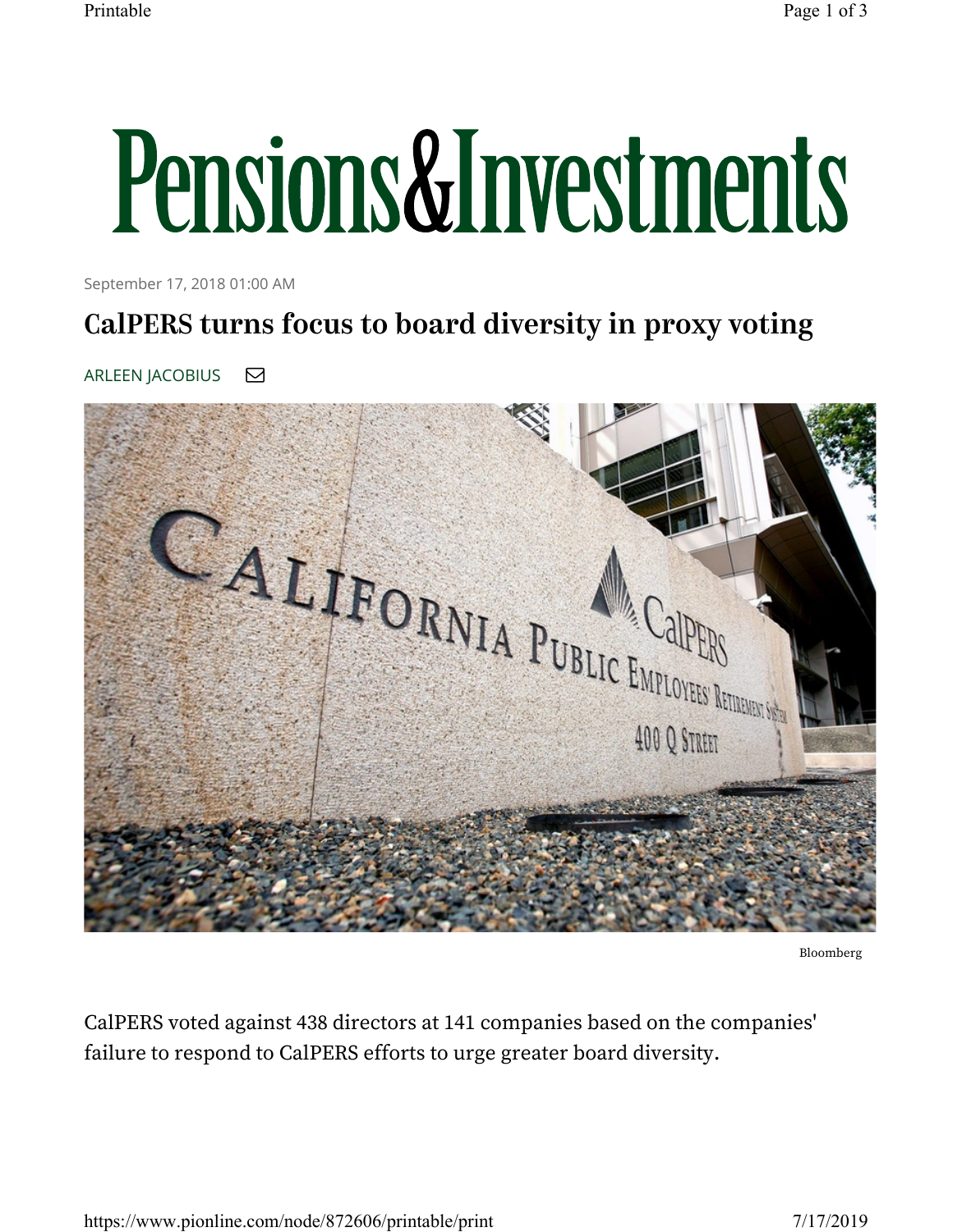CalPERS voted against 438 directors at 141 companies based on the companies' failure to respond to CalPERS efforts to urge greater board diversity, said Simiso Nzima, investment director, corporate governance.

These votes were the result of a new effort started in July 2017. CalPERS voted against board chairmen, nominating and governance committee members and directors with tenures of 12 years or more, he said. CalPERS is starting to hear from executives at some of the companies at which it cast a no vote that are now willing to engage CalPERS regarding the lack of diversity on their boards, Mr. Nzima said.

Officials at the \$361.1 billion pension plan in July 2017 wrote letters to 504 companies in the Russell 3000 asking them to improve diversity on their boards. In December, CalPERS officials sent a second letter to non-responsive companies warning that the pension plan would use its proxy votes to hold boards accountable for their failure to improve diversity.

As of July 31, 151 of the 504 companies had added at least one diverse director to their boards.

The **California Public Employees' Retirement System**, Sacramento, is not alone is pressing the issue, Mr. Nzima said.

These companies "are hearing not just from us but other investors as well," Mr. Nzima said.

Due to its size, CalPERS owns the market, he said.

"We own much more than other pension funds and we can reach out to more companies than other pension funds," Mr. Nzima noted.

Once more companies diversify their boards, it will encourage women and minority executives to apply for board seats, he said.

There is no lack of candidates. Indeed, CalPERS and the \$228 billion **California State Teachers' Retirement System**, West Sacramento, jointly created a database a few years ago.